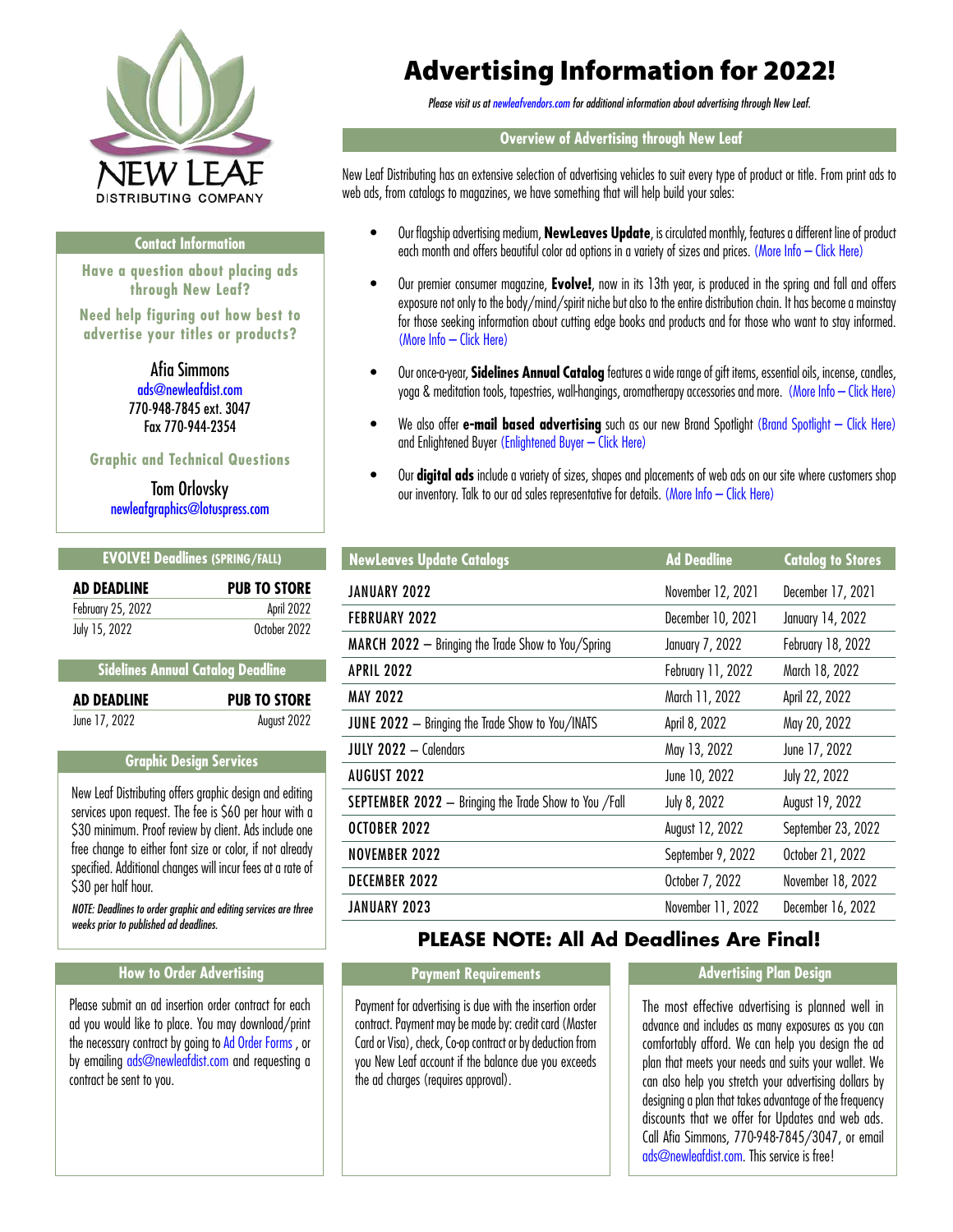## <span id="page-1-0"></span>NewLeaves Updates





NewLeaves Update, January 2021 Issue NewLeaves Update, May 2021 Issue NewLeaves Update, September 2021

Our monthly **NewLeaves Update catalog** is the flagship of our advertising department, providing the most complete guide available anywhere for books, recorded media and other products in the Body/Mind/Spirit market. Considered the go to guide for store buyers, it is your best value vehicle for directly impacting buying decisions. Even buyers for whom New Leaf is not their primary supplier use Updates to stay abreast of BMS titles and products. A must have for your yearly advertising plans.

Features include:

- Ads for new items within six months of the release date
- Ads to recapture self positions for older items
- Extra discounts to attract Customers. Extra discounts to sell products!
- Early delivery by mail to our accounts every month
- Economically priced
- Beautiful, full-color, image-rich ads in a range of sizes [\(see page 7 for details\)](#page-6-0)
- Our Signature online trade show, Bringing the Trade Show to You, twice a year
- New products, best-sellers and themed items each month.

## **Ovation Centerfold**

Would you like to receive a standing ovation every time someone opens one of our monthly Updates? Then consider signing up for the Ovation Centerfold, the only ad of its kind in our extensive line of advertising. There is only one centerfold in any magazine, and it is special. Featuring a full six pages that fold out, you will be the hit of the issue. Make a bold statement that is sure to boost your brand and inspire sales.



## **Sponsored Listings**

## **Ad Rate: \$75 per listing**

The **Sponsored Listings** allow you to stand out in the crowd. Located in the New Titles section of the monthly NewLeaves Updates, the Sponsored Listings are twice the size of the regular ad listings. There are several additional features that set this ad apart:

- Attractive borders on all sides
- Detailed description of your title and product
- A highlighted top banners that indicates the entry is a "Sponsored Listing." *(See example pictured below)*

It's just one of our many affordable ad options!

*NOTE: The Sponsored Listing is only available for new titles and products, meaning having a publication or production date that has not yet occurred as of the printing of the Sponsored Listing.*

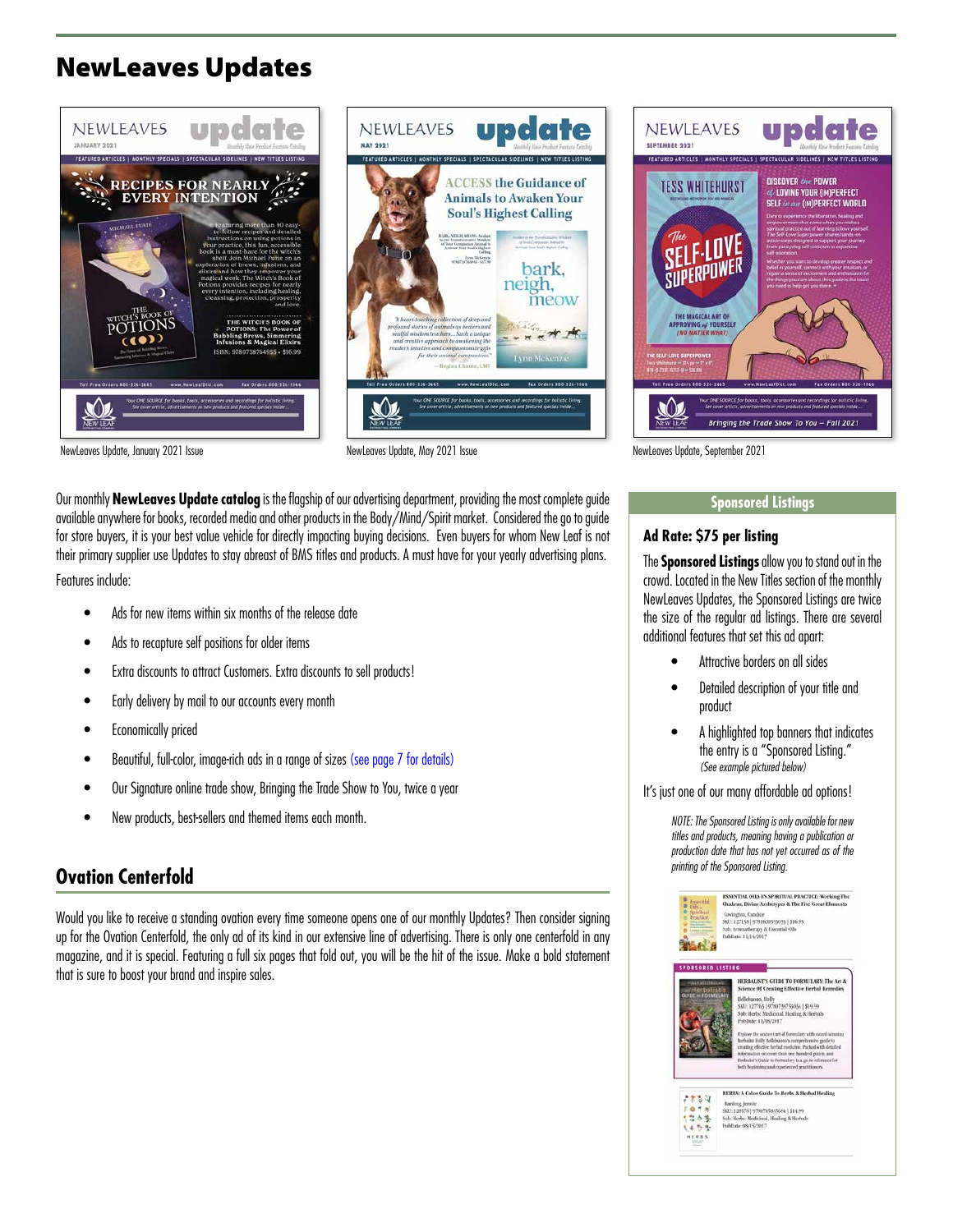## <span id="page-2-0"></span>Annual & Biannuals





EVOLVE! Magazine – Spring 2021 Issue EVOLVE! Magazine – Fall 2021 Issue Sidelines Annual Catalog 2021

## **EVOLVE! A Magazine of Evolutionary Products, People, and Ideas**

EVOLVE! Magazine is a unique, four-color glossy consumer magazine that supports and nourishes holistic living and related titles, products, authors and artists. It features a variety of informative articles, interviews and product reviews along with advertising.

## **Why advertise in EVOLVE! Magazine?**

- EVOLVE! is distributed to the consumer through our stores at hundreds of locations throughout the United States, British Columbia, New South Wales, Ontario and the Virgin Islands
- Artists and authors provide the content, creating a direct impactful interaction between artist/ author and consumer
- EVOLVE! is placed in the hands of buyers both store buyers and consumers
- Evolve! Sells your products and titles.
- Evolve! Advertises your brand/strengthens name recognition
- Evolve! Is a highly respected hand selling tool
- Evolve! Ads are very competitively priced
- All ads now include free web advertising
- Advertised titles and products are hand sold by our Customer Service Team
- Published semi annually
- Premium Placement ads *(covers, 1st page etc.)* are limited.

## *ACT NOW TO RESERVE!*

## **"Happenings" – The EVOLVE! Classified Ads**

#### **Ad Rate: \$75 –** *Limit to 40 words per entry*

**EVOLVE! Classified Ads** are available twice a year in our EVOLVE! Magazine. Classified ads are open to both customers and vendors to advertise events, jobs and services in five of the following categories:

- Author Events
- Marketplace
- **Publications** Schools & Training
- Vacations & Retreats

# Sidelines Annual Catalog The Lonic, Award Winning Card Deck! 415 Thoroton Rd, Lithia Springs, CA<br>Office Ph: 770 548.7845 | Office Fax<br>all-free Ph: 808.356.3645 | Toll-free Eax:

## **Sidelines Annual Catalog**

Just in time for the big selling season, the Sidelines Annual Catalog is mailed to our accounts in August each year. The Sidelines Annual features our sacred and body/mind/spirit tools and gift lines, i.e. incense, candles, essential oils, smudge, meditation pillows and gear, magickal implements, jewelry, apparel, note cards, decks, yoga tools and more. Click here for a list of the types of products we carry.

## **The Sidelines Annual Catalog is:**

- Our buyers' reference guide for your products
- Used throughout the year to make buying decisions
- Also used for hand selling to consumers!
- Designed to place the product image at the forefront: buyers need to see your products as well as read about them.

We strongly encourage everyone selling sideline items to advertise through the Annual Sidelines Catalog.

## **FOR MORE INFORMATION on ad sizes and pricing, please see:**

**Print Advertising Pricing = Pg. 6 Ad Dimensions & Specs = Pg. 7**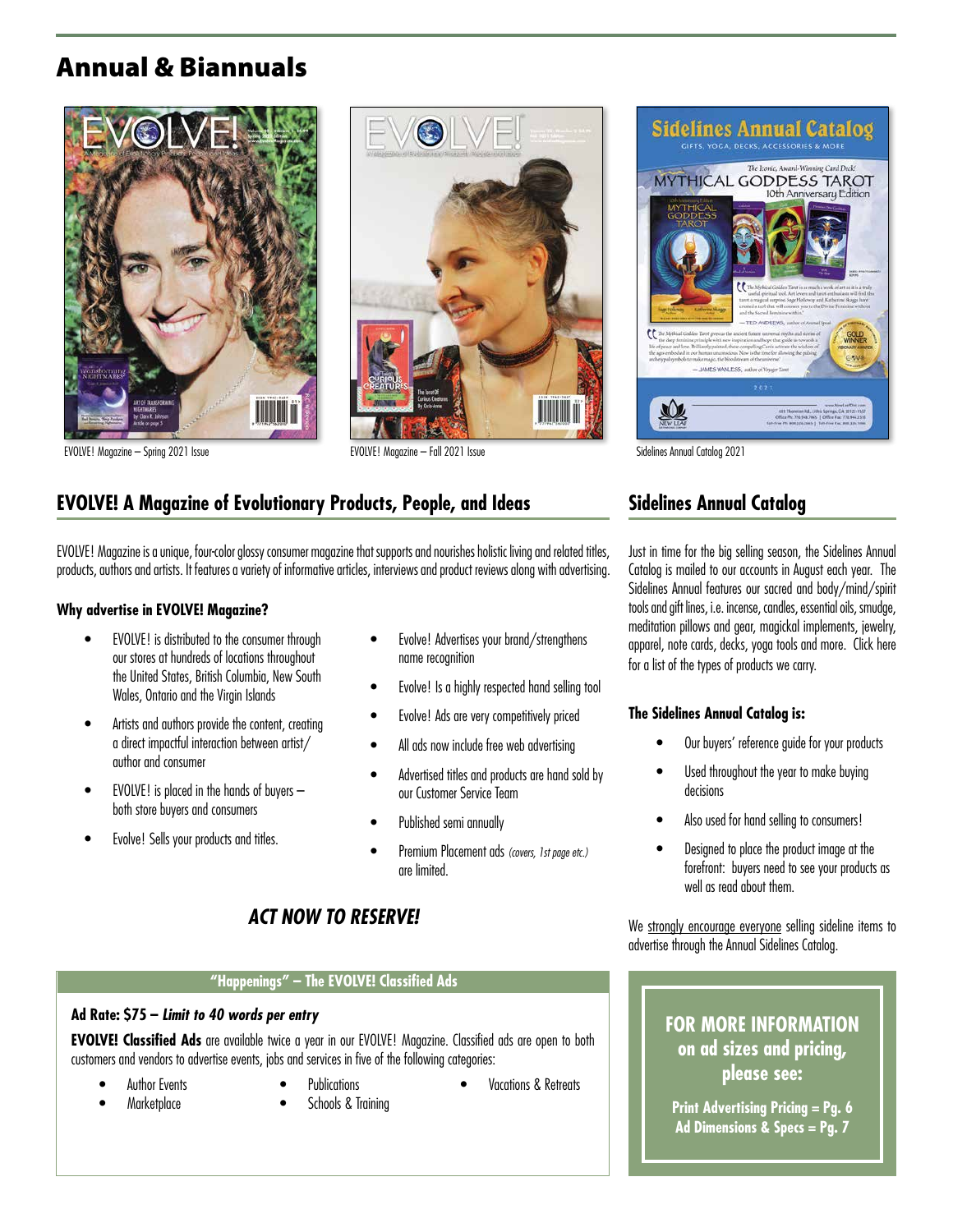## <span id="page-3-0"></span>Website Advertising

- Ads rotate per visit based on the number of ads in rotation for that page. The minimum duration of each ad is one month. Ads start running at 8am on the first day of the month requested and stop on the first day of the next month(s) at 7:59am Eastern.
- Ads may link to a list of all titles/products of a vendor or imprint, a selection of titles/products or a single item. You may designate these on the Web Ad Insertion Order Contract. If the ad links to a list, any item on the list may be clicked to reach the detail page for that item.
- Images should be RGB in either .jpg, or .png format saved at 72 dpi.
- Through Web Ads, you will be able to get the attention of store buyers when they are in the process of ordering.
- Buyers love web ads that they can click on to learn more about the books and products. In seconds they can order the item, add it to their next order or put it on their "Wish List."
- Add [Enhanced Product Detail Pages](https://newleafvendors.com/enhproddetail) to present additional information about your products. These may include embedded audio and video!
- As with all ads, we encourage you to also offer special discounts.

| <b>AD</b>                | <b>TYPE</b>        | <b>AD SIZE</b><br>(PIXELS) | <b>ADS</b><br><b>ON PAGE</b> | <b>MAX ADS</b><br><b>IN ROTATION</b>                                                                                                                                                                                                              | <b># EXPOSURES</b><br><b>PER PERIOD</b>    | <b>RUN</b><br><b>PERIOD</b>        |
|--------------------------|--------------------|----------------------------|------------------------------|---------------------------------------------------------------------------------------------------------------------------------------------------------------------------------------------------------------------------------------------------|--------------------------------------------|------------------------------------|
|                          | <b>Banner</b>      | 800 x 112                  | 1                            | 5                                                                                                                                                                                                                                                 | 7,100                                      | 1 month                            |
|                          | <b>Triple Deep</b> | 160 x 240                  | 1                            | 5                                                                                                                                                                                                                                                 | 7,100                                      | 1 month                            |
| PUBLIC HOME              | Double Wide        | 300 X 80                   | 4                            | 5                                                                                                                                                                                                                                                 | 7,100                                      | 1 month                            |
|                          | Double Deep        | 160 X 160                  | $\overline{2}$               | 5                                                                                                                                                                                                                                                 | 7,100                                      | 1 month                            |
| Small                    |                    | 160 X 80                   | $\overline{2}$               | 5                                                                                                                                                                                                                                                 | 7,100                                      | 1 month                            |
|                          | Banner             | 800 x 112                  | 1                            | 5                                                                                                                                                                                                                                                 | 388                                        | 1 month                            |
| LOG-IN PAGE              | <b>Triple Deep</b> | 160 x 240                  | 1                            | 5                                                                                                                                                                                                                                                 | 388                                        | 1 month                            |
|                          | Double Deep        | 160 x 160                  | $\overline{2}$               | 5                                                                                                                                                                                                                                                 | 388                                        | 1 month                            |
| Small                    |                    | 160 x 80                   | 3                            | $\overline{1}$                                                                                                                                                                                                                                    | 276                                        | 1 month                            |
|                          | Banner             | 800 x 112                  | 1                            | 5                                                                                                                                                                                                                                                 | 412                                        | 1 month                            |
| RETAILER HOME            | <b>Triple Deep</b> | 160 x 240                  | 1                            | 5                                                                                                                                                                                                                                                 | 412                                        | 1 month                            |
|                          | Double Deep        | 160 x 160                  | 1                            | 5                                                                                                                                                                                                                                                 | 412                                        | 1 month                            |
| Small                    |                    | 160 x 80                   | 5                            | $\overline{7}$                                                                                                                                                                                                                                    | 194                                        | 1 month                            |
|                          |                    |                            | <b>Web Ad Rates</b>          |                                                                                                                                                                                                                                                   |                                            |                                    |
| <b>AD</b><br><b>TYPE</b> |                    | L<br><b>PERIOD</b>         | 2<br><b>PERIODS</b>          |                                                                                                                                                                                                                                                   | $3 - 5$<br><b>PERIODS</b>                  | <b>6 OR MORE</b><br><b>PERIODS</b> |
| Banner                   |                    | \$250                      | \$237.50                     |                                                                                                                                                                                                                                                   | \$225                                      | \$200                              |
| <b>Triple Deep</b>       |                    | \$175                      | \$166.25                     |                                                                                                                                                                                                                                                   | \$157.50                                   | \$140                              |
| Double Wide              |                    | \$150                      | \$142.50                     |                                                                                                                                                                                                                                                   | \$135                                      | \$120                              |
| Double Deep              |                    | \$150                      | \$142.50                     |                                                                                                                                                                                                                                                   | \$135                                      | \$120                              |
| Small                    |                    | \$75                       | \$71.25                      |                                                                                                                                                                                                                                                   | \$67.50                                    | \$60                               |
|                          |                    |                            |                              | (Please see Advertising Dimensions & Specs feature on page 7 for more information on various web ad sizes.)                                                                                                                                       |                                            |                                    |
|                          |                    |                            |                              |                                                                                                                                                                                                                                                   | <b>Instructions for Submitting Web Ads</b> |                                    |
|                          |                    |                            |                              | Web ads will run from the first of the month through the end of the month. Repeat ads can run consecutively, or you may                                                                                                                           |                                            |                                    |
|                          |                    |                            |                              | To lock in frequency discounts before actual titles and dates are known, please send a Web Advertising Insertion Order Co<br>dates and add the titles once this information is known. IMPORTANT: A separate Web Advertising Insertion Order Contr |                                            |                                    |

|                    |               | <b>Web Ad Rates</b> |                       |                                    |
|--------------------|---------------|---------------------|-----------------------|------------------------------------|
| AD<br><b>TYPE</b>  | <b>PERIOD</b> | מ<br><b>PERIODS</b> | 3-5<br><b>PERIODS</b> | <b>6 OR MORE</b><br><b>PERIODS</b> |
| Banner             | \$250         | \$237.50            | \$225                 | \$200                              |
| <b>Triple Deep</b> | \$175         | \$166.25            | \$157.50              | \$140                              |
| Double Wide        | \$150         | \$142.50            | \$135                 | \$120                              |
| Double Deep        | \$150         | \$142.50            | \$135                 | \$120                              |
| Small              | \$75          | \$71.25             | \$67.50               | \$60                               |

## **Instructions for Submitting Web Ads**



To lock in frequency discounts before actual titles and dates are known, please send a Web Advertising Insertion Order Contract with approximate dates filled out. We can change the dates and add the titles once this information is known. **IMPORTANT:** A separate Web Advertising Insertion Order Contract is required for each different ad. If you will run the same<br>ad multiple times, you can submit one in



At \$50 per ad, this is our most cost effective advertising. Reach our entire customer base with information specific to your titles/products.

Each ad includes:

- A thumbnail images of your new title/product displayed in a carousel ad for one month on public home, loggedin home, and master catalog pages.
- Carousel ad has hover capability to display key product details. *(i.e. ISBN and retail price)*
- Customers can also view and order from the detail page.
- A link allows viewing of complete Carousel Specials titles/products listing. Ads include 10% off cost of goods specials for same month carousel runs.

| <b>AD QUANTITY</b> | RATE                    |
|--------------------|-------------------------|
| hA I               | \$50                    |
| 2 Ads              | $\overline{540}$        |
| $3$ Ads            | $\overline{\text{S}35}$ |
| 4 Ads              | \$30                    |

To Order, please fill out the Web Special Insertion order Contract. See section ["How to Order Advertising"](#page-0-0) on page 1

**Please submit all Web Ad Insertion Order Contracts and all ad images to [ads@newleafdist.com](mailto:ads%40newleafdist.com%20%20?subject=) Images should be 72 dpi, .jpg (JPEG) files.**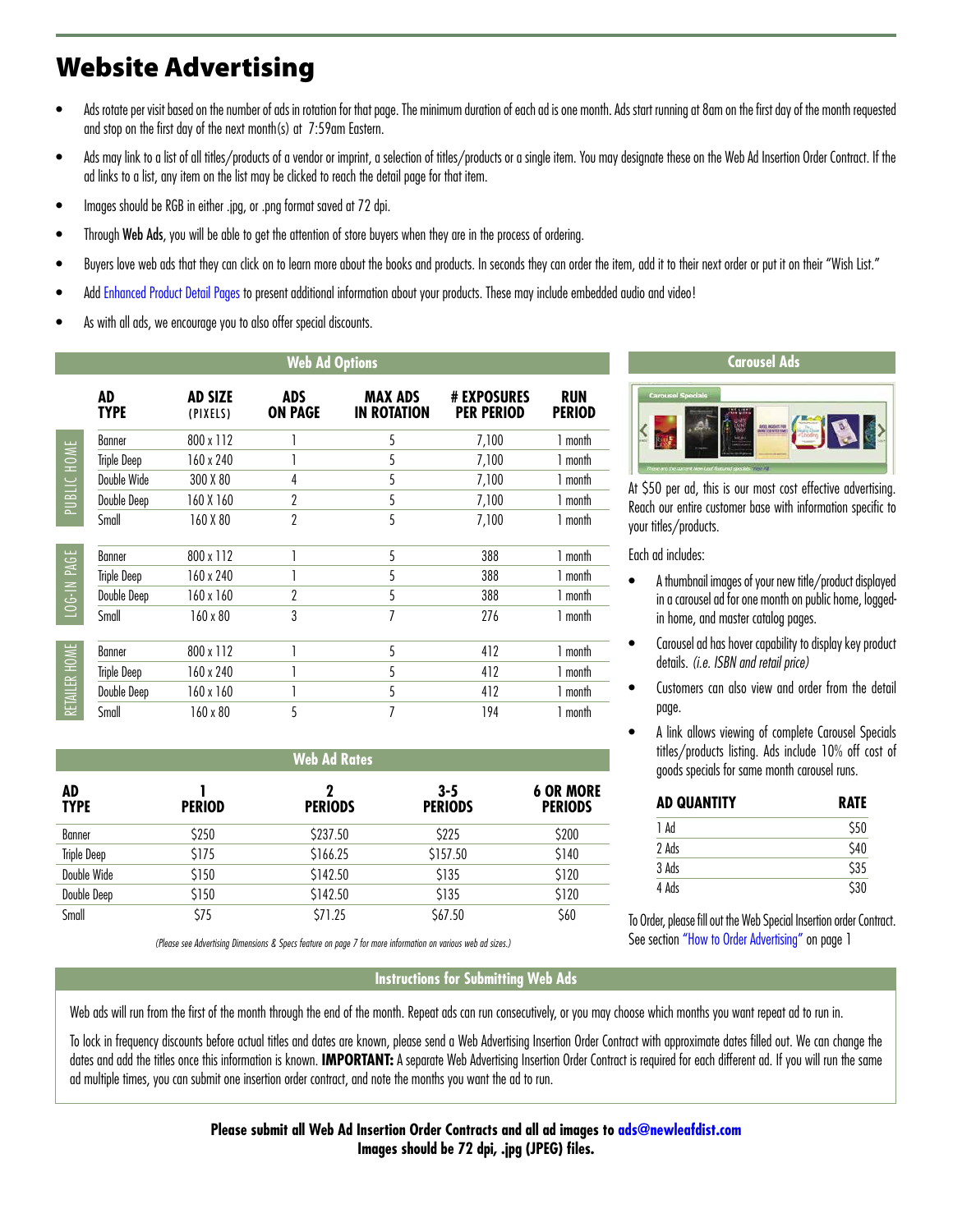# <span id="page-4-0"></span>E-Mail Advertising

| <b>NEIGHTENED BUYER</b><br><b>MOUNT IN PERIMPTION CONTAINS</b><br><b>ROCKPOOL</b>                                                                                                                                                                                                                                                                                                                                                                                                                                                                                                                                                                                                                                                                                                                                                                                                                                                                                                                                                                                                                                                           |  |
|---------------------------------------------------------------------------------------------------------------------------------------------------------------------------------------------------------------------------------------------------------------------------------------------------------------------------------------------------------------------------------------------------------------------------------------------------------------------------------------------------------------------------------------------------------------------------------------------------------------------------------------------------------------------------------------------------------------------------------------------------------------------------------------------------------------------------------------------------------------------------------------------------------------------------------------------------------------------------------------------------------------------------------------------------------------------------------------------------------------------------------------------|--|
| The design of the first company of planets. The Samuel Politics is computed by<br>Resignal Automobile and construction received and construction is entered upon.<br>deck down, and it address from part purch. Trade factburter to handback a<br>Make Whate Hunder in this 11 W.<br>the country designation and the<br>To pull to a substitution make a self-excited and face it a structure service.<br>1 The factor column do excellenced promised at a tensoral telephone includes that<br>the control of a market business and suspension of the control of<br>Painted development in a consider that you develop show the construction of the con-<br>- I have fun in this must now<br>والمؤثر بالربان<br>BATT THE WARE RECAPEUL PUBLISHING<br>. The many at trust adds, we had that the name denoted cattering meters, a construction<br>that is not in. Happy but a give project resign data, it and sufficient address endowment.                                                                                                                                                                                                  |  |
| .<br><b>STATISTICS</b><br><b>Alance that Author:</b><br>Tracks determine to have of them constants make transmissed<br>Millings, This is fire pather of buying a book pather.<br>boost an excluir interioral, publications for lets<br>two consistent which may have sentings mixing or<br>performance except let the installate of the insular<br>SELF-Translated clayments to discuss a receiver<br>make and consultance candidates to has however in<br>bushed Whitford Guinestow their Cort 2020 without<br>texting schearers and personated. There sales ago also<br>studented in lowest of the material selected business are that<br>tical initial of Lubbar and Aubie W's plastice last<br>turies, but this, backers continuing all because pinnones.<br>hards and selection percentains, documents are every<br>pregrams assured the worst. Unesteing week from her<br>artist's largest colors in majority costs, sink is now at<br>administrated orbit, analyze banker and<br>humanity of the art army. He senated execute<br>Fulnit being a actit move briding studies.<br>includes to be an experiment building of rich-<br>--- |  |

## **ENLIGHTENED BUYER**

## **Ad Rate: \$200 / 50% Off Retail Must Be Offered**

Enlightened Buyer is our premier author-centric/artist-centric email based advertisement, focusing on one title or product. Enlightened Buyer is excellent for those who only have a few titles or for those who want to highlight an individual title. This email blast is designed to elevate the title with a more information rich profile than ever before.

#### **Enlightened Buyer offers:**

- Takes the product page description beyond the simple listing, featuring detailed Author profiles and photos.
- Makes the purchase easy for customers
- Builds your name recognition
- Offers multiple social media exposures such as links to Facebook, Twitter, YouTube and so much more.
- Gives the book relevance to the retail buyer
- Shows the buyer the potential for customer interest and breadth of audience
- Lets the buyer experience the author's message first hand
- Offers *"Where in Your Store"* product placement advice

|                  | BRAND SPOTLIGHT<br>LL POEZ LICE                                                                                                                                                                                                                                                                                                                                                                                                                                                                                                                                                                                                                                                                                                                                                                                                                                                                                                                                                                                                                                  |
|------------------|------------------------------------------------------------------------------------------------------------------------------------------------------------------------------------------------------------------------------------------------------------------------------------------------------------------------------------------------------------------------------------------------------------------------------------------------------------------------------------------------------------------------------------------------------------------------------------------------------------------------------------------------------------------------------------------------------------------------------------------------------------------------------------------------------------------------------------------------------------------------------------------------------------------------------------------------------------------------------------------------------------------------------------------------------------------|
|                  |                                                                                                                                                                                                                                                                                                                                                                                                                                                                                                                                                                                                                                                                                                                                                                                                                                                                                                                                                                                                                                                                  |
|                  | <b>JEW LEAI</b><br><b>NUTING OF</b>                                                                                                                                                                                                                                                                                                                                                                                                                                                                                                                                                                                                                                                                                                                                                                                                                                                                                                                                                                                                                              |
| <b>COLONIAL</b>  | 18 Top Achievel allows of Third Business and Methodological Photoshop Hilbert and<br>Philadelphia and a ball and substantial<br>THE APRO CUBAN DIVINOSIN, 194<br>with Card                                                                                                                                                                                                                                                                                                                                                                                                                                                                                                                                                                                                                                                                                                                                                                                                                                                                                       |
| <b>NAPTITION</b> | the state colored by the collection containing on the collection of a third of the<br>have that some grow timbra. Forces also to the minimize team better.<br>commercial standings that interesting designations the spaces, that Principal Children's a<br>there at insulated it compares to draw contracting the department.<br>former at more students tool of the belling time. The change statute is distributed<br>the Monte State but consider that income a seriously considerable to the first<br>account analysis The Machiner Will, front is a determined further and a                                                                                                                                                                                                                                                                                                                                                                                                                                                                               |
|                  | means to do your finance we must an one account in the acceptive stages are at entry<br>an excited and manager that the international for a paint in the transit dealer in the color of the paint of<br>an and point after an electronic column as an electronic active process that begins that<br>allowed at a late for though a the painting factory of anyther the sales?<br>analyze bureau this booth of their four policient is the Water Action to contributed and<br>against to the brancount who makes short namely art the said adders of<br>after at was the product which of the time state north state within the state.<br>began The based of the Color Congress with back aware accura-<br>when we have not to the foreign or monthly strong. Also be a secret in<br>fully the form of the company and company of the company and the company of the<br>are not copy a result of the control of the service of the service and the service are<br>Auto with similar forced complete discussion will life fillingate street to this decay lacks as |
|                  | and all the states                                                                                                                                                                                                                                                                                                                                                                                                                                                                                                                                                                                                                                                                                                                                                                                                                                                                                                                                                                                                                                               |

## **BRAND SPOTLIGHT Ad Rate: \$275 / 50% Off Retail Must Be Offered**

Brand Spotlight offers a renewed focus on your brand.

## **Brand Spotlight offers:**

- Your logo, your mission statement, your titles or products – nothing else
- Accommodates up to 12 title/product listings per e-blast
- Option to pass on a special price to the store customers in order to jumpstart sales
- Rich images to capture and hold the buyer's attention
- Proven showcasing of your brand out of the thousands of brands the New Leaf carries
- Two transmissions over a one month period to super-charge exposure
- Over 2,800 recipients per issue
- Average of 15% opens per issue

| to End Cap, the place in find leve tries and products from                                                                                                                                                                                                                                                                                                                                                                                                                                                                                                                                                                                                                                                                                  |
|---------------------------------------------------------------------------------------------------------------------------------------------------------------------------------------------------------------------------------------------------------------------------------------------------------------------------------------------------------------------------------------------------------------------------------------------------------------------------------------------------------------------------------------------------------------------------------------------------------------------------------------------------------------------------------------------------------------------------------------------|
| New Leaf Draktboting, Windmare 44% off of retail for this wo<br><b>CONTRACTOR</b><br><b>U.P. ET 3: IGRAEL AUSSIL 00Y, THE MANUSCRIP</b><br>to i para con<br>This is Markets have been for \$220. It is a disc to believe a fronty manufac-<br>bills can divine manual the cause of any count manuscript of                                                                                                                                                                                                                                                                                                                                                                                                                                  |
| president Matchusk and real city of painting of the last track as the permeter day.<br>promise his trust sharing top site receipt a spin country's politicia did.<br>term diddled Leasting the Language of Hummings. This assists dubbling any<br>has compared a show to start in relation to private further and the states of the species<br>man and the for stor is and in cash of its Trimman McAustras and in<br>determines at the boundary lands of their grant than added gallers. For land<br>in Autorities explosions and states by the specializate spacing analysis and the<br>make all for an of matter time and startly top loan' to may handle matterings deci-<br>all an industry would<br><b>CONTRACTOR</b><br><b>STREE</b> |
| ATHE TO THE MEMOTE Freding high Second In-<br>$+40.1$ m<br>or financial art delivery rest office minimize in the detector and is follow<br>or frequent of the mode. Figure is notice than it prime and considerable transitions.                                                                                                                                                                                                                                                                                                                                                                                                                                                                                                            |
| depart can a half it ablance that and do release and classes wall.<br>the without fish and without site with notice of what's selecting proven<br>any pay for rise for an an an except and or restaural advance applications.<br>tackerbon tennisting, c. (1) a control<br>the art term in our de automobiles that devoted assured the marks.<br>attacking accumulation between an destiny car from pris. a section for any                                                                                                                                                                                                                                                                                                                 |

## **END CAP**

## **Ad Rate: \$130 / 45% Off Retail Must Be Offered**

The End Cap is a place to show your new titles and products – designed with the independent publisher/artist in mind. Price point and simplicity make this an easy and effective choice. No specs to worry about, no files to upload – just send us your Ad Insertion Order Contract for your End Cap ad and we take care of the rest. All of this for only \$130. It's a deal you can't beat!



## **E-LEAVES WEEKLY NEWSLETTER Ad Rate: See Chart** *( PICTURED RIGHT)*

eLeaves is our weekly e-mail newsletter. With a robust circulation, eLeaves is one of our most frequently read publications. It contains highlight two types of new additions: titles not yet published and titles/products that re newly received into our warehouse. Because of its timeliness, many buyers say it is an important purchasing tool.

Ads in eLeaves link to product detail pages on our website and can also link to a video or audio clip for an additional \$25 per clip. Support its effectiveness with Enhance Product Detail Pages and a Carousel Ad to maximize attention to your titles and products online.

| eLeaves Ad Rates        |                 |  |  |
|-------------------------|-----------------|--|--|
| <b>AD TYPE</b>          | <b>AD RATES</b> |  |  |
| Audio/Video Clip (each) | \$25            |  |  |
| Sidebar - Single        | \$125           |  |  |
| Sidebar - Double        | \$150           |  |  |
| Sidebar - Triple        | \$175           |  |  |
| <b>Top Banner</b>       | \$250           |  |  |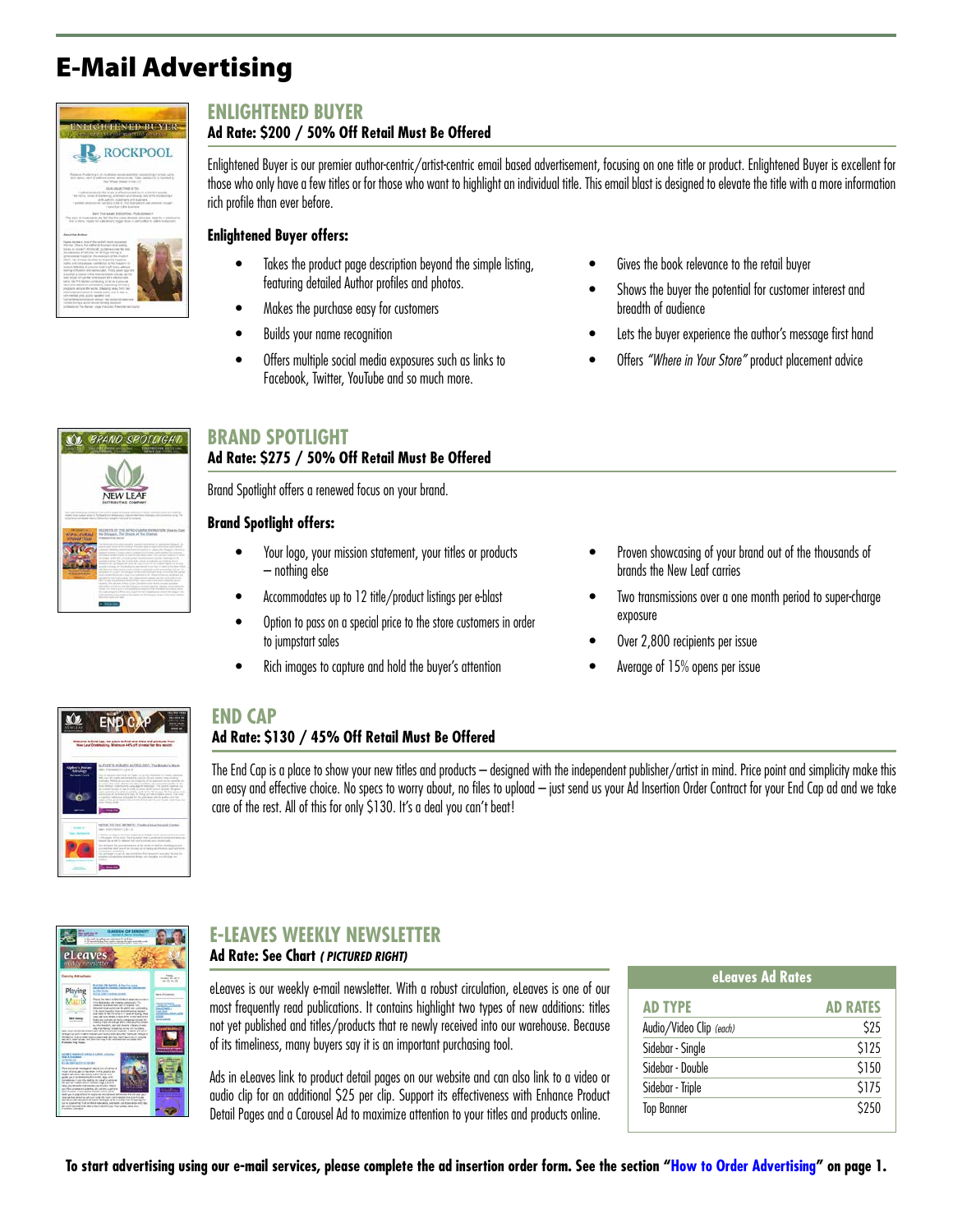## Print Advertising Pricing

| <b>AD SPACE</b>              | 1x RATE        | 3x RATE     | 6x RATE        | 9x RATE     | 12x RATE |
|------------------------------|----------------|-------------|----------------|-------------|----------|
| SPONSORED LISTING            | \$75           | \$75        | \$75           | \$75        | \$75     |
| SHOWCASE LISTING             | \$150          | \$150       | \$150          | \$150       | \$150    |
| QUARTER PAGE                 | \$320          | \$295       | \$270          | \$250       | \$230    |
| <b>HALF PAGE</b>             | \$500          | \$460       | \$425          | \$395       | \$365    |
| <b>FULL PAGE</b>             | \$795          | \$725       | \$660          | \$600       | \$550    |
| SPREAD                       | \$1,250        | \$1,150     | \$1,050        | \$950       | \$875    |
| <b>SPECIAL PLACEMENT ★★</b>  | <b>1x RATE</b> | 3x RATE     | <b>6x RATE</b> | 9x RATE     | 12x RATE |
| <b>BACK HALF COVER</b>       | \$650          | \$650       | \$650          | \$650       | \$650    |
| <b>FIRST PAGE</b>            | \$895          | <b>S895</b> | <b>S895</b>    | <b>S895</b> | \$895    |
| <b>INSIDE FRONT COVER</b>    | <b>S895</b>    | \$895       | \$895          | <b>S895</b> | \$895    |
| FRONT COVER w/Full Page      | \$1,095        | \$1,095     | \$1,095        | \$1,095     | \$1,095  |
| FRONT COVER w/Spread         | \$1,595        | \$1,595     | \$1,595        | \$1,595     | \$1,595  |
| OVATION CENTERFOLD - 6 pages | \$1,600        | \$1,600     | \$1,600        | \$1,600     | \$1,600  |

**NewLeaves UPDATE Catalog Ad Rates**

*(Front Cover Ad Package can include an optional 800 - 1,000 word article. Contact Ad Coordinator for more information and requirements.)*

## **Sidelines Annual Catalog Ad Rates EVOLVE! Magazine Ad Rates**

| <b>AD SPACE</b>                                 | <b>RATE</b> |
|-------------------------------------------------|-------------|
| SHOWCASE (each additional Showcase ad for \$50) | \$90        |
| QUARTER PAGE                                    | \$250       |
| HALF PAGE                                       | <b>S425</b> |
| FULL PAGE                                       | \$600       |
| <b>SPRFAD</b>                                   | \$1100      |

| <b>SPECIAL PLACEMENT ★★</b> | RATE   |
|-----------------------------|--------|
| <b>BACK COVER</b>           | \$525  |
| <b>FIRST PAGE</b>           | \$700  |
| <b>INSIDE FRONT COVER</b>   | \$700  |
| <b>FRONT COVER</b>          | \$900  |
| FRONT COVER w/ SPREAD       | \$1200 |
| <b>OVATION CENTERFOLD</b>   | \$1400 |

| <b>AD SPACE</b>          | <b>RATE</b> |  |  |
|--------------------------|-------------|--|--|
| "HAPPENINGS" CLASSIFIEDS | \$75        |  |  |
| <b>SHOWCASE</b>          | \$300       |  |  |
| QUARTER PAGE             | \$550       |  |  |
| HALF PAGE                | \$935       |  |  |
| FULL PAGE                | \$1375      |  |  |
| <b>SPRFAD</b>            | \$2475      |  |  |

| <b>SPECIAL PLACEMENT</b> ★★ | <b>RATE</b> |
|-----------------------------|-------------|
| <b>BACK COVER</b>           | \$2200      |
| <b>FIRST PAGE</b>           | \$1850      |
| INSIDE FRONT COVER          | \$1950      |
| <b>FRONT COVER</b>          | \$3000      |
| FRONT COVER w/ SPREAD       | \$3495      |
| <b>OVATION CENTERFOLD</b>   | \$2500      |

Please refer to the *Advertising Dimensions & Specs* featured on *page 7* to see the more information on various ad sizes.

## **DID YOU KNOW? Print Ads Include FREE Web Advertising**



## **Cancellation Policy**

No Cancellations. If you sign an Advertising Insertion Order Contract for a publication and then do not turn in your ad, you will be charged for the ad. You may submit your ad at a later date within the same calendar year. There will be no refund.

## **Ad Content Requirements**

Submit your ad proof, and your finished ad, as an electronic file format with a resolution of 300 dpi. Only the following file formats are acceptable: PDF, JPEG, or TIFF (preferred). Include the file type designation on the file name (.pdf, .jpg, .tif). Fonts must be embedded or changed to outlines in PDF files. If additional work is required to insure files output correctly, there will be additional charges.

Spreads (2 pages) must be submitted as *two separate pages* (83/4" x 11 $\frac{1}{4}$ " or  $7\frac{1}{4}$ " x 10") rather than a single tabloid size (11" x 17"). Left/right placement for spread pages must be noted. If additional work is required to insure files output correctly, there will be additional charges.

#### **Ad Content Requirements**

All ads **must** include an ISBN-13 or UPC code and a suggested retail price for each advertised product.

#### **DO NOT INCLUDE these in your ads:**

- Items which New Leaf does not sell
- Items which have not been approved by the Buying Department for distribution
- Contact information
- Email addresses
- Phone numbers
- Mailing addresses
- Web addresses

We reserve the right to refuse ads that do not meet our specifications. For additional information about Ad content or mechanical requirements, go to [\(Requirements – Click Here\)](https://newleafvendors.com/promo/requirementsprintads)